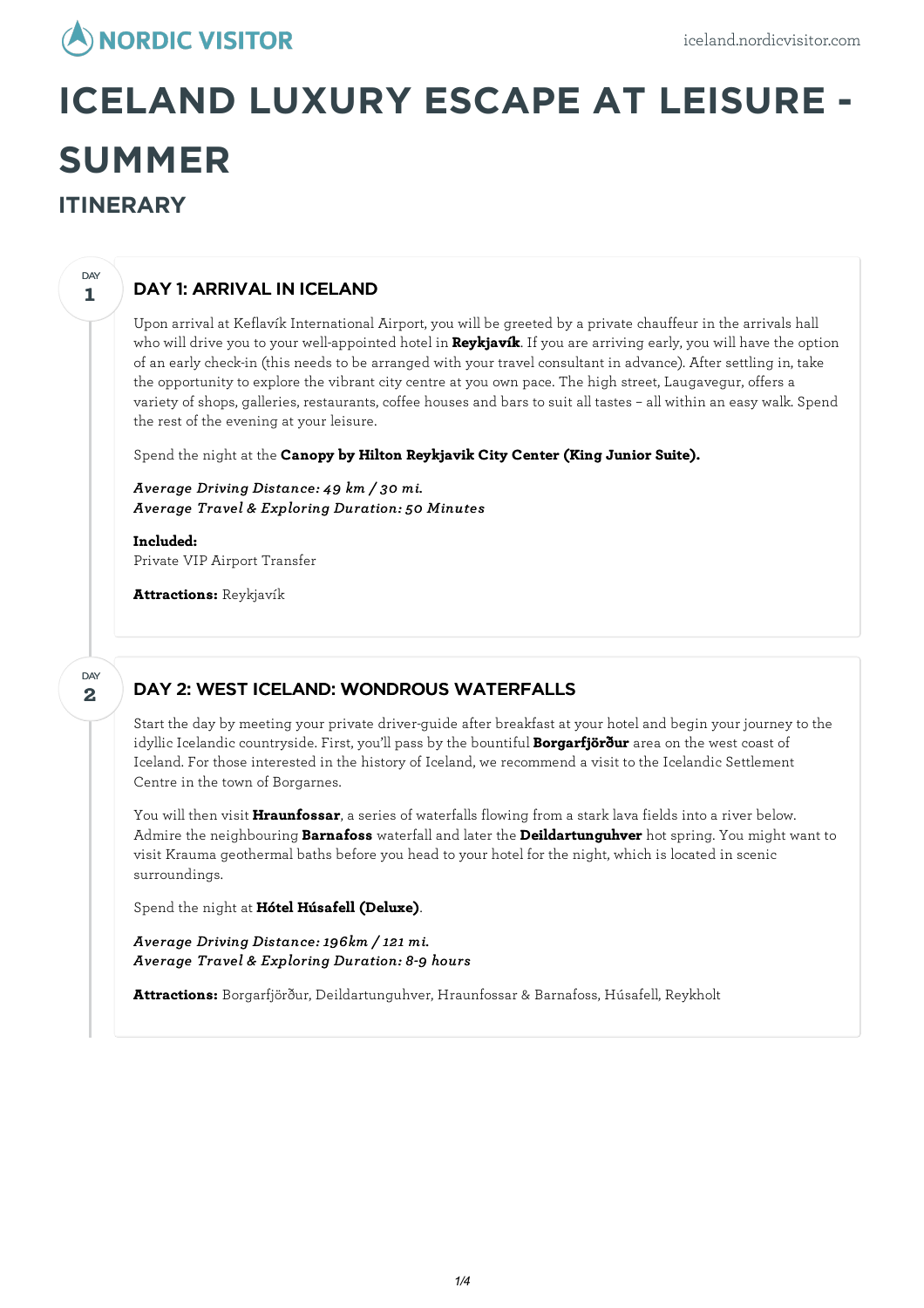# DAY 3: GLACIER ADVENTURE & HÚSAFELL CANYON BATHS

Today you will visit **Langjökull** glacier where you willexperience a truly icy adventure, venturing inside a glacier! During this unique tour, you will have the chance to experience the actual ice in Iceland, with a guided group tour inside the island's second largest glacier. An enormous modified truck, outfitted for the glacier, will transport you to the manmade tunnel, which exposes the beautiful blue ice and allows you to see crevasses and the glacier's unique characteristics.

If you would like to add more adventure to the day, you can opt for a snowmobiling tour on Langjökull combined with Into the Glacier.

After visiting the Ice tunnel, you will warm up at the heavenly Húsafell Canyon Baths. Its geothermal pools are nestled in a magnificent highland canyon. As you relax, you can admire and soak in the wilderness of Iceland in peace.

Spend the night at **Hótel Húsafell (Deluxe)**.

*Average Travel & Exploring Duration: 7-8 hours*

**Included:** Húsafell Canyon Baths

**Attractions:** Into the Glacier, Langjökull Glacier

#### **4 DAY**

**3**

**DAY** 

## DAY 4: GOLDEN CIRCLE & KALDIDALUR HIGHLAND ROUTE

Today's journey brings you up close and personal with some of Iceland's most popular south Iceland attractions along the classic **Golden Circle** route. When in season, your private driver will traverse the highlands through the Kaldidalur route, which is a scenic road next to the Langjökull glacier.

Start with a visit to the fascinating **Þingvellir National Park**, a UNESCO World Heritage Site. Here, you can walk on a path in the rift valley between the North American and Eurasion tectonic plates and learn about the first site of Iceland's democracy.

Next on the route is the Haukadalur geothermal area, where you can see **Geysir** – the original "geyser" – and its more active neighbour Strokkur, which spouts water and steam metres into the air every few minutes.

End the day's adventure with a visit to the two-tiered, roaring **Gullfoss** waterfall, one of Iceland's most memorable sights, before journeying on to your premium hotel for the night.

Spend the night at **Hotel Geysir (Suite)**.

*Average Driving Distance: 150 km / 94 mi. Average Travel & Exploring Duration: 8-9 hours*

**Attractions:** Geysir, Gullfoss, Kerið, The Golden Circle, Þingvellir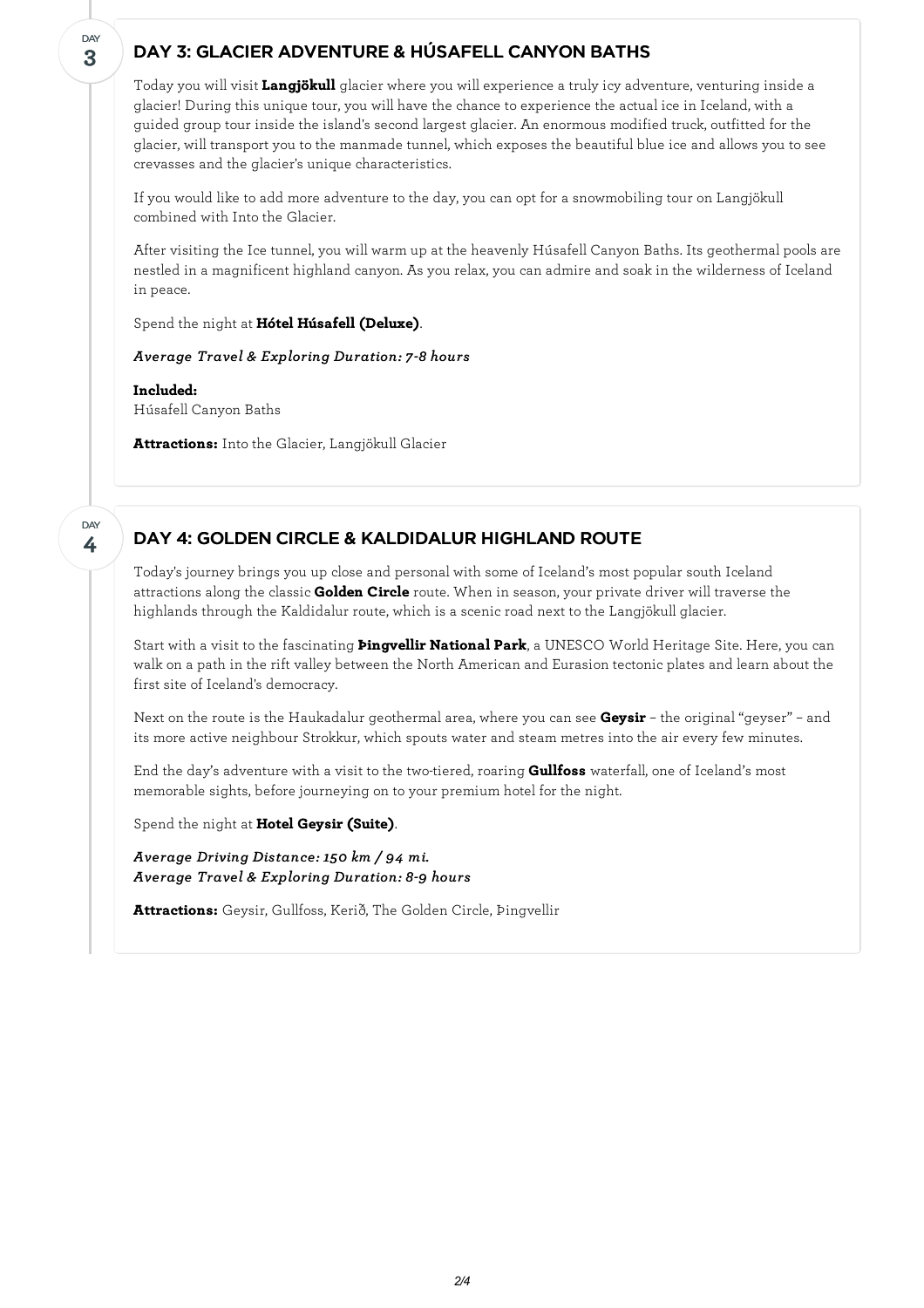## DAY 5: LEISURE DAY IN THE GOLDEN CIRCLE

Today you create your own adventure. You can visit some sights of the **Golden Circle** that you missed or want to see again, or you could add on attractions like the Faxi waterfall and the charming Friðheimar farm.

At Friðheimar you can tour the tomato greenhouses, buy local products from the market, and even enjoy a tomato-based lunch (meal must be booked in advance). You can also choose to go on an optional activity like snorkelling in Þingvellir National Park.

Spend the night at **Hotel Geysir (Suite)**.

**Attractions:** The Golden Circle

#### DAY 6: SOUTH COAST, WATERFALLS & BLACK SAND BEACHES

This morning, get back on the road with your guide and take the scenic journey to two beautiful waterfalls along the south coast, **Seljalandsfoss** and **Skógafoss**, which are especially lovely in the soft winter light.

Seljalandsfoss is situated along the Seljalandsá river where the waterway plummets 40 metres over a cliff face. Seljalandsfoss is unique among waterfalls as the shape of the cliff allows visitors to walk behind the cascade via a footpath at the base of the falls.

Meanwhile, Skógafoss is a magnificent 60-metre high waterfall and one of Iceland's most photogenic landmarks. Before arriving at the village of **Vík**, you will visit the black volcanic beach south of the village, from where you can view the unique rock formations **Dyrhólaey and Reynisdrangar**.

Spend the night at **Hotel Magma (Deluxe)**.

*Average Driving Distance: 250 km / 155 mi. Average Travel & Exploring Duration: 8-9 hours*

**Attractions:** Dyrhólaey, Reynisfjara & Reynisdrangar, Seljalandsfoss, Skógafoss, Skógar, Vík í Mýrdal

#### **7** DAY

**5**

DAY

**6**

**DAY** 

## DAY 7: THE GLACIER LAGOON & DIAMOND BEACH

Today your guide will drive to the magnificent **Jökulsárlón glacier lagoon**, located in the far south-east corner of Iceland. It's a long drive but definitely worth the journey! This is one of Iceland's best known and most photographed locations where, from the shore, you can see large icebergs bobbing in the water.

Afterwards you will stop by the **Diamond Beach**, where you will see chunks of ice glistening on the black sands. Travel back along Vatnajökull National Park towards Vík where you will spend another night.

Spend another night at **Hotel Magma (Deluxe)**.

*Average Driving Distance: 300 km / 158 mi. Average Travel & Exploring Duration: 8-9 hours*

**Attractions:** Diamond Beach, Fjallsárlón, Jökulsárlón Glacier Lagoon, Skaftafell, Vatnajökull National Park